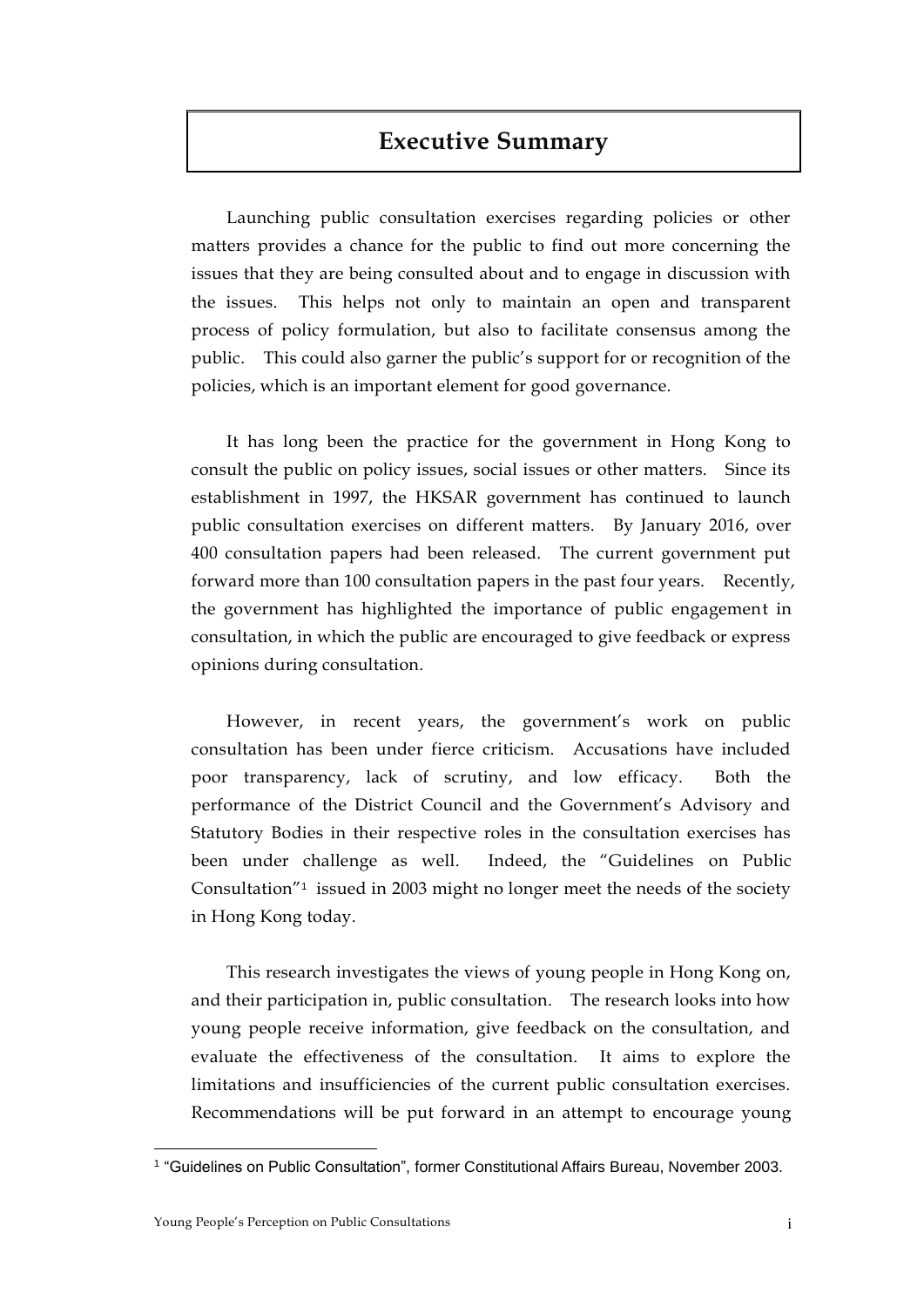people to participate more in public consultation.

This research collected data through a random sampling telephone survey, case studies on young people, and interviews with scholars and experts. The survey was conducted in December 2015, and there were 520 respondents between the ages of 18 and 34. The case studies were conducted in November and December 2015 with a total of 20 young people between the ages of 18 and 34. The interviews with scholars and experts were conducted in December 2015 and January 2016. Four scholars or experts were interviewed.

#### **Key Data of the Survey**

**1. The respondents believe that public consultation is both the right and duty of the citizens. Consultation helps the government to gain public support and thus facilitates good governance. The respondents believe that the most important purpose of consultation is for the government to absorb public opinions and give responses to people's hopes. Yet the SAR government's performance in listening to public opinions is far from satisfactory.** 

The case studies results noted that the young people considered public consultation to be both a right and a duty, and an opportunity for addressing the issues that concerned them and expressing their opinions. They believed public consultation could help garner public support for and recognition of the policies, and therefore minimize resistance during policy implementation.

The survey results noted that the respondents considered absorbing pubic opinions (30.3%) and responding to people's hopes (29.8%) as the major goals that the public consultation exercises should achieve. Some respondents said that it should meet the objective of improving policy quality (10.6%) or consolidating public consensus (9.9%). More than half of the respondents (52.2%) took the view that the government should consult the public on all issues, however big or small the issue may be.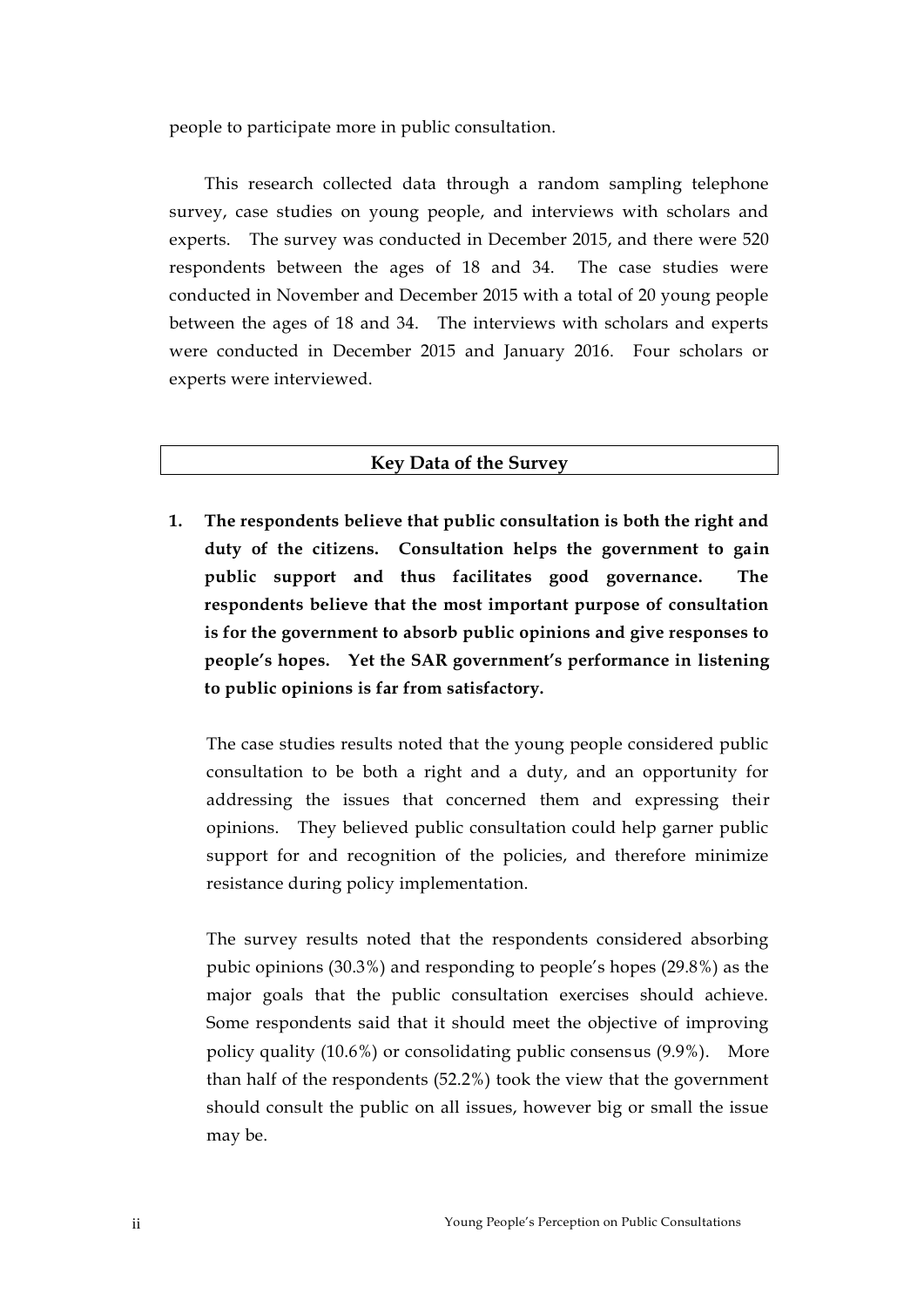However, the respondents only gave a general rating of 5.32 points in regard to evaluating the performance of the SAR government in heeding the views from people holding different stances on a scale of 0-10 (10 points denoting full marks, 5 points being fair). Additionally, the respondents had a negative impression of the government's consultation work, thinking it was akin to putting on a show (25.6%), or it was all talk and no action (22.6%).

**2. The respondents find it complicated and time-consuming to search for consultation information on the official websites, and the information provided is hard to comprehend. The greatest problem facing the young people is their unfamiliarity with the issues they are being consulted about.** 

The respondents received news about public consultations through television news reports or programmes (56.6%), surfing the Net on computers (23.5%), newspapers and magazines (21.2%), or mobile phones (19.7%). Yet, around one-eighth (12.4%) said that they had never heard or paid attention to any news about consultations.

The biggest obstacle hindering the respondents from engaging in public consultation was the lack of familiarity with the issues that they were being consulted on (37.2%). This was followed by the fact that some of the respondents lacked the time to engage in public consultation (26.7%). Some respondents (8.2%) expressed difficulties in reading the consultation documents.

The young people in our case studies pointed out that it was complicated and time-consuming to search for related information on the official websites. They said the information provided by the government was difficult to comprehend, making it hard for them to give feedback.

**3. Close to a quarter of the respondents contribute to public consultation by giving feedback on the issues. The young people are not interested in using the traditional channels for expressing**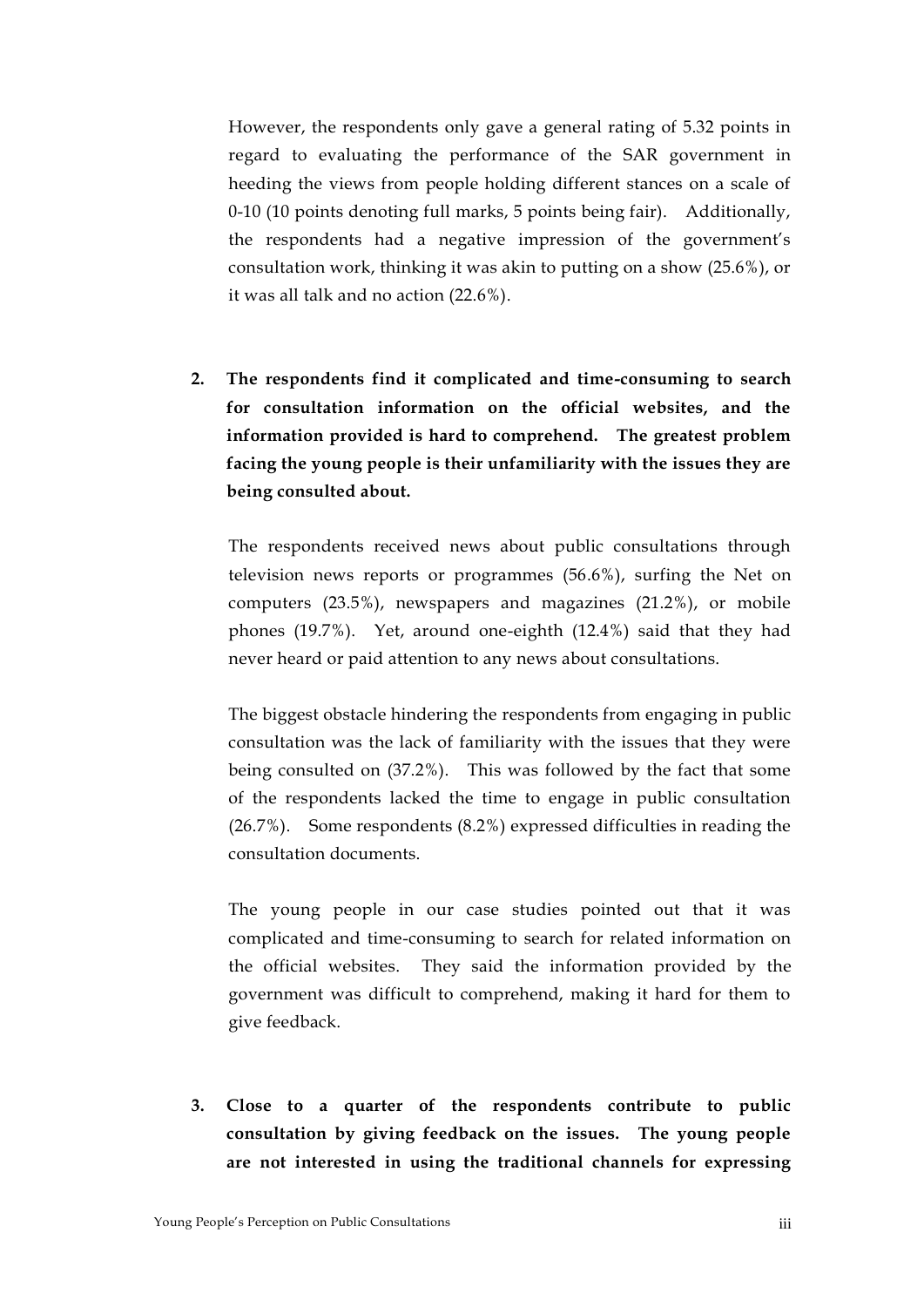**their opinions. They share the view that the use of information technology helps to encourage them to speak their mind, but the government is not doing well at this.**

Of the respondents who had heard about or paid attention to the government's consultation exercises, close to one-fourth (24.1%) said that they had contributed to the consultation by giving their views, with most of the respondents attributing to the reason that they wanted to fulfil their duty as a responsible citizen (42.5%). The channels that they used to submit their views mainly included official online forums or social media, or consultation activities by other organizations. Only a few adopted such traditional channels as hotline, mail, or fax.

Of all the respondents, nearly two-thirds (61.7%) believed that the use of information technology could help them to give feedback on the government's consultation exercises. However, the respondents only gave an average of 5.84 points when it came to rating the government's performance on using the information technology for its public consultation exercises.

The case studies results showed that the traditional channels of collecting public opinions such as hotline, mail, or fax, were not well-received by the young people. The respondents said that these channels were lacking convenience and interactive elements. Some interviewees had attended a consultation forum. They experienced a positive feeling from it, saying that it was an opportunity to directly and openly communicate and discuss with the government representatives and that they had their voices heard with respect. All these factors contributed to leaving them with a good impression about the consultation.

**4. The respondents attach importance to the values of transparency, equal participation, and communication with people about public consultation exercises. The lack of transparency and communication negatively affect the young people's impression of the efficacy of consultation exercises.**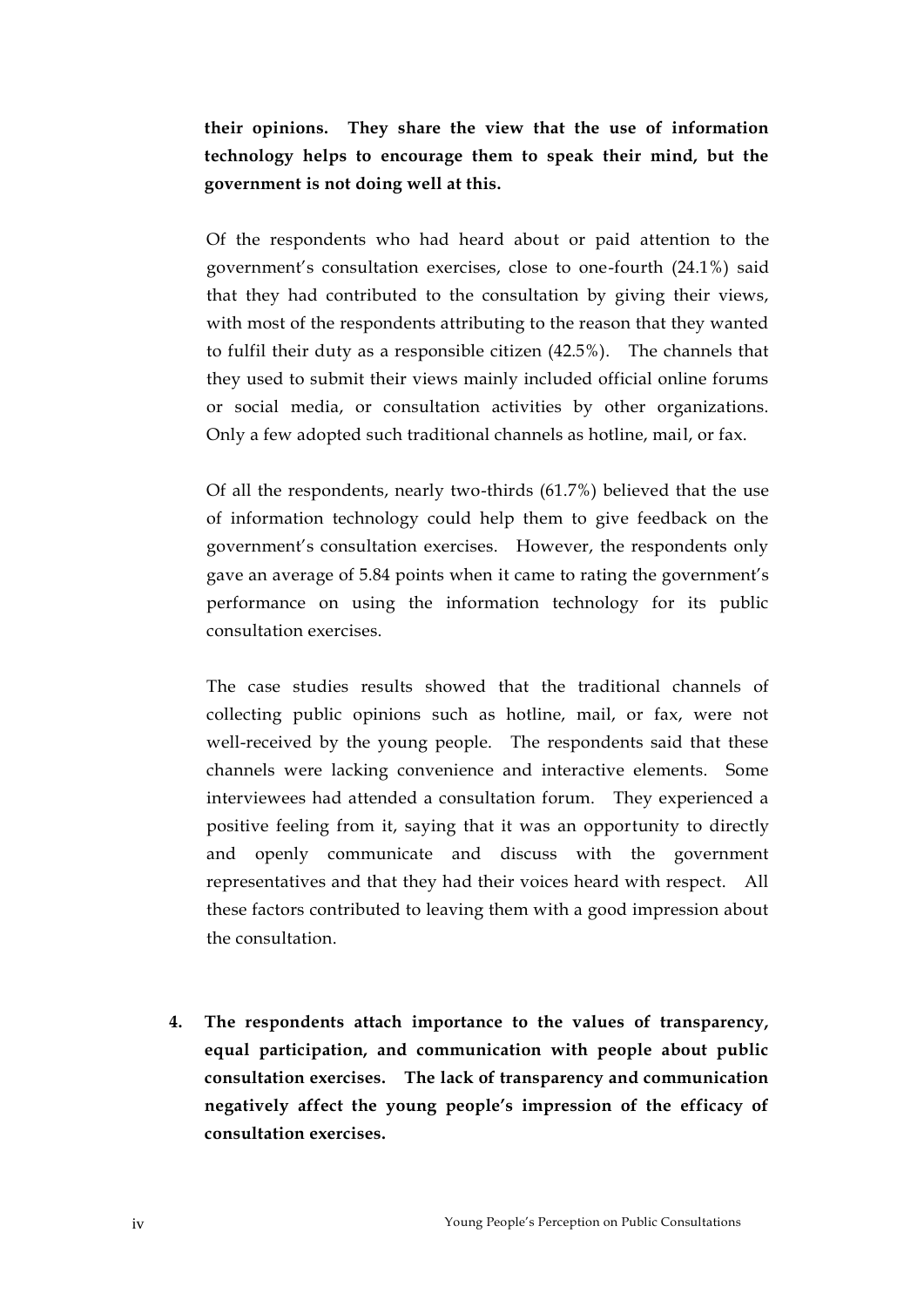The survey results noted that the greatest proportion of respondents considered transparency (40.4%) as the most important value of an ideal consultation exercise. The second and third values most upheld by the respondents were equal participation (19.8%) and communication (12.6%). However, the respondents only gave an average of 5.34 points to the government for its performance in giving an account on the results of the consultation exercises.

The case studies results noted that the young people were confused about how the government handled and analysed opinions submitted during the consultation exercises. They also criticized the government for not providing sufficient information on when and how it published the results of the consultation exercises. All these aspects left them in the dark or with queries about the efficacy of public consultation.

The case studies results noted that the young people cherished the opinion exchange and discussions during the consultation exercises, regardless of whether their opinions were taken on board or not in the end. They were dissatisfied with the repetitive stereotyped replies from the government regardless of the nature of the questions initially raised.

**5. The respondents believe that the District Council and the Government's Advisory and Statutory Bodies could do more. The poor popularity of the government in recent years affect the young people's eagerness to participate in public consultation.**

The respondents gave a general rating on the performance of the District Council (5.34 points) and Government's Advisory and Statutory Bodies (5.19 points) regarding their role during the consultation exercises. This implied that there was ample room for improvement.

Over 40 percent (40.8%) of the respondents revealed that the more trust they had towards the government, the more eager they were to participate in public consultation. The case studies results noted that the young people expected the government to be sincere when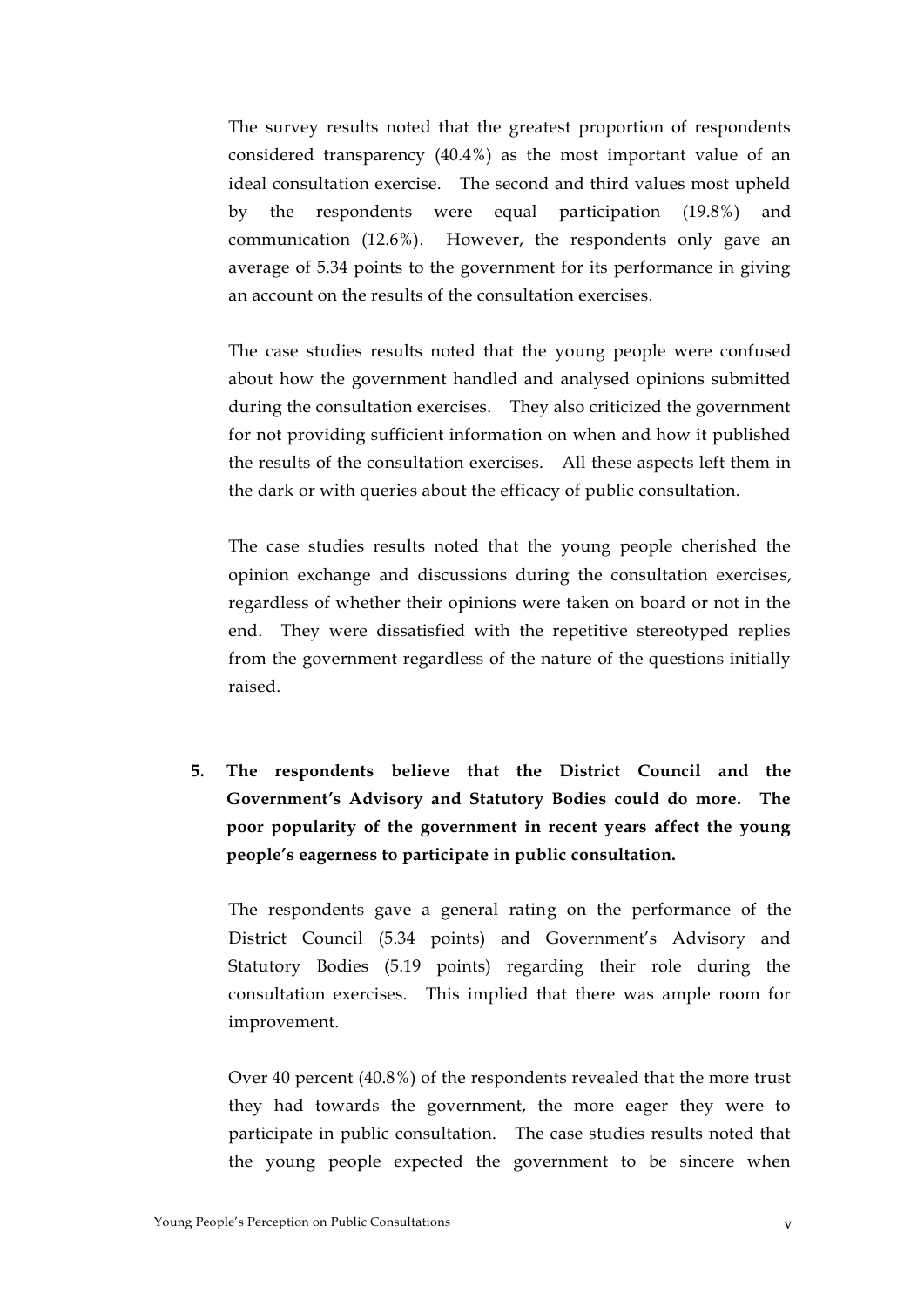launching consultation exercises amidst its poor popularity in recent years. They believed that it could help improve the general public's impression of the efficacy of public consultation.

### **Key Findings**

The following key findings emerged from the study, after integrating the data and results from the survey, case studies, and interviews with scholars and experts.

**1. Young people uphold the value of public consultation, and they are eager to participate in the process. However, the government is not doing well in heeding public opinions according to young people's views. There is a disparity between the expectations from young people and the performance by the government.** 

Young people are positive towards public consultation, and they think it is both their right and duty to participate in it. They believe public consultation can help the government absorb public opinions and give responses to people's hopes. Some young people contribute to a consultation by giving feedback. However, they are discontented with how the government handles public opinions. From young people's point of view, the District Council and the Government's Advisory and Statutory Bodies only fairly perform in their role during the consultation process. There is an obvious gap between the expectations from the young people and the performance by the government. This sense of helplessness in the young people brought about by the gap is worth noting.

## **2. Hong Kong lags behind its international counterparts in enhancing public engagement in consultation. The government needs to review its work on improving consultation exercises.**

The government issued the "Guidelines on Public Consultation" in 2003, and it has emphasized the idea of public engagement in its public consultation exercises in recent years. However, the government lacks the boldness and enthusiasm in responding to and dealing with public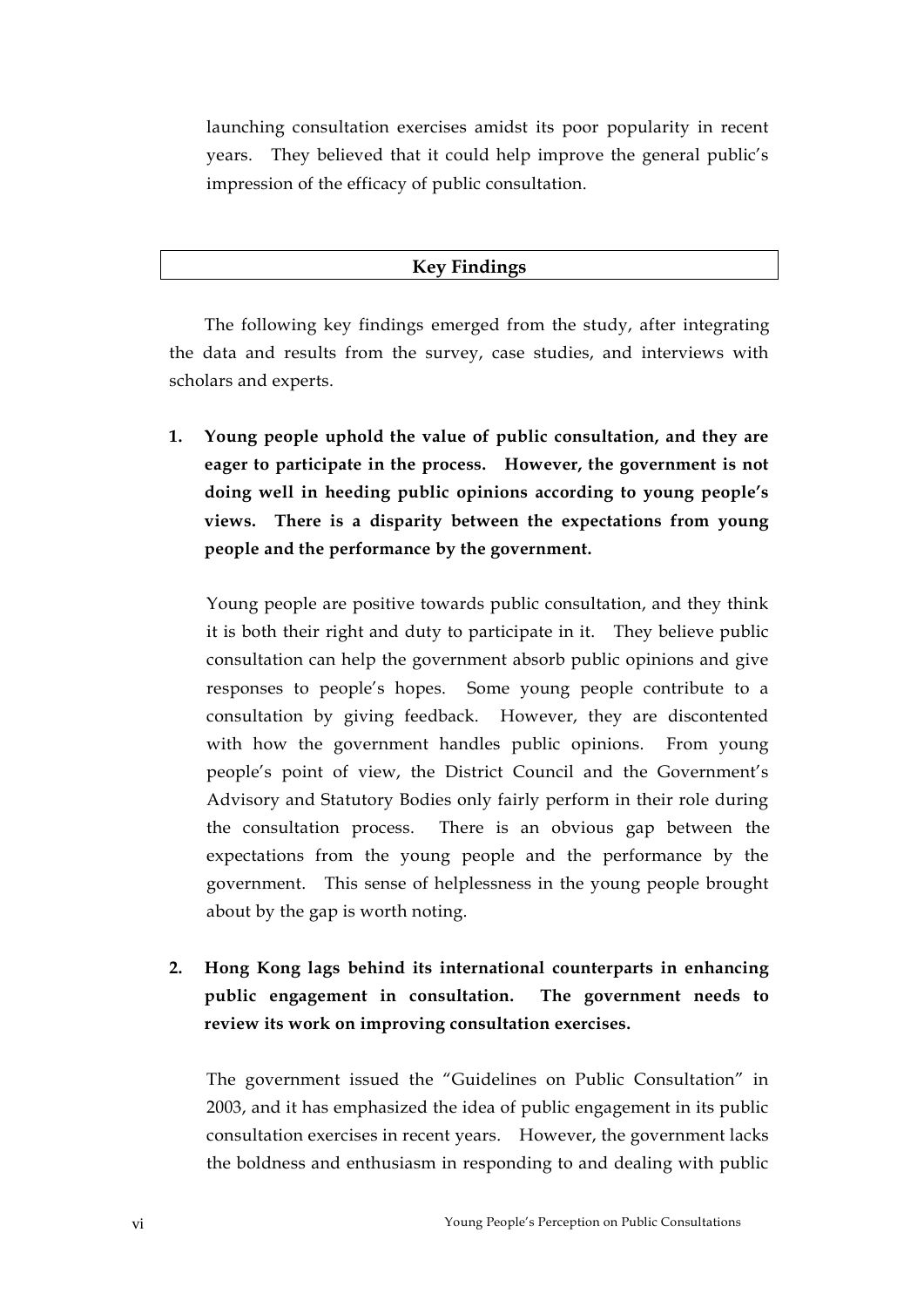opinions. The government falls behind the developments of its counterparts on an international level, in terms of improving public engagement in consultation exercises. The "Guidelines on Public Consultation" were issued in 2003 and have not been updated for more than 10 years. The government should review the operation of its consultation exercises with the aim of meeting the needs or expectations of the public today.

- **3. Young people encounter various problems when participating in public consultation including receiving information, submitting opinions, and understanding the progress.**
- **3.1 Receiving information: the information young people receive is superficial, making it difficult for them to find all the information required on the issues. It is hard to search for related information on the official websites.**

The information young people receive about public consultation is superficial; some young people are even unaware of it. The design of the official websites that have information about consultations is far from user-friendly. The tedious and difficult-to-understand consultation papers hinder young people from finding out more. Rational discussions and the expression of opinions might be discouraged as a result. The government should address the needs of the public and young people today in their search for precise, easy to read, and comprehensive information.

### **3.2 Submitting opinions: the traditional channels of garnering opinions fail to encourage young people to express their thoughts.**

With the rapid development of information technology, new media has become a popular means for young people to directly participate in social affairs. The same situation applies to public consultation, with young people eager to participate in discussions or express opinions through the Internet about issues under consultation. Regardless of whether the opinion held by an individual is accepted or not in the end, the opportunity to participate is already very much valued.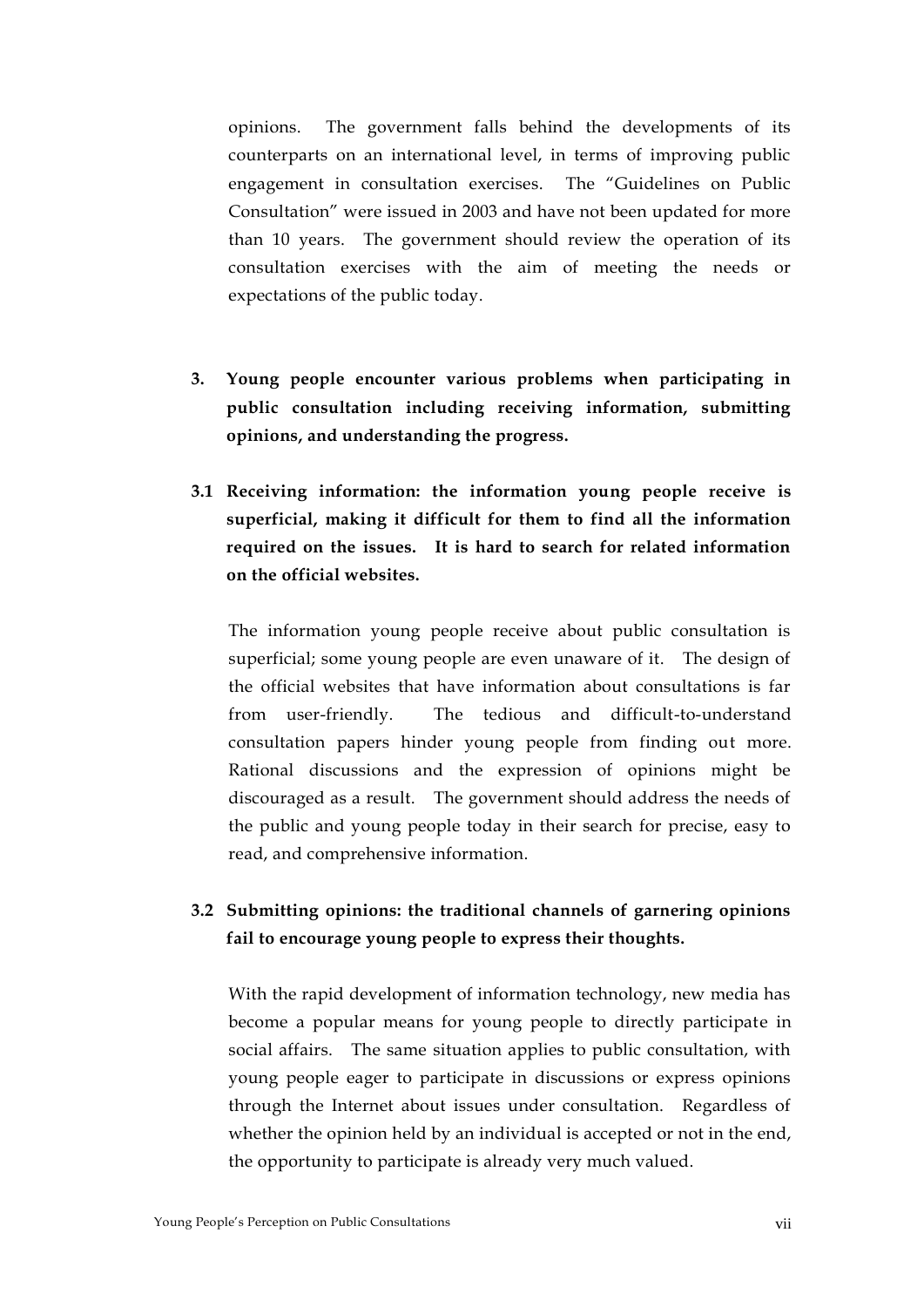However, the government is still heavily relying on traditional channels to collect opinions. The traditional channels of information collection offer very limited convenience and interactive elements when compared with the Internet. This does not encourage the practice of young people expressing their opinions today. One of the possible negative effects of heavily relying on traditional channels for collecting public views would be that the government might miss out the opinions of young people.

The government should explore more ways for the public and young people especially to express their opinions. The government should also engage in interactive discussions with the public, while avoiding providing standardized official replies, which are not well-received by young people.

**3.3 Understanding the progress: the government's low transparency of handling public opinions and poor accountability on the results of the consultation exercises have made young people question the efficacy of consultation exercises.** 

There are no formal regulations on how the government should handle and analyse public opinions collected during the consultation exercises. The poor level of transparency and the monitoring system have hindered the public from understanding the progress of opinions handling by the government. These factors also make the public feel that their opinions are not taken seriously. The consultation exercises create more questions and criticism from the public.

**4. Young people have reservations in trusting the government, and public consultation fails to garner support for and trust in the government. The government needs to pay serious attention to this.** 

Social participation largely depends on the relationship and the trust between the citizen and the government. The popularity of the SAR government has been rather low in recent years, and there is not much trust of the public in this government. Young people are having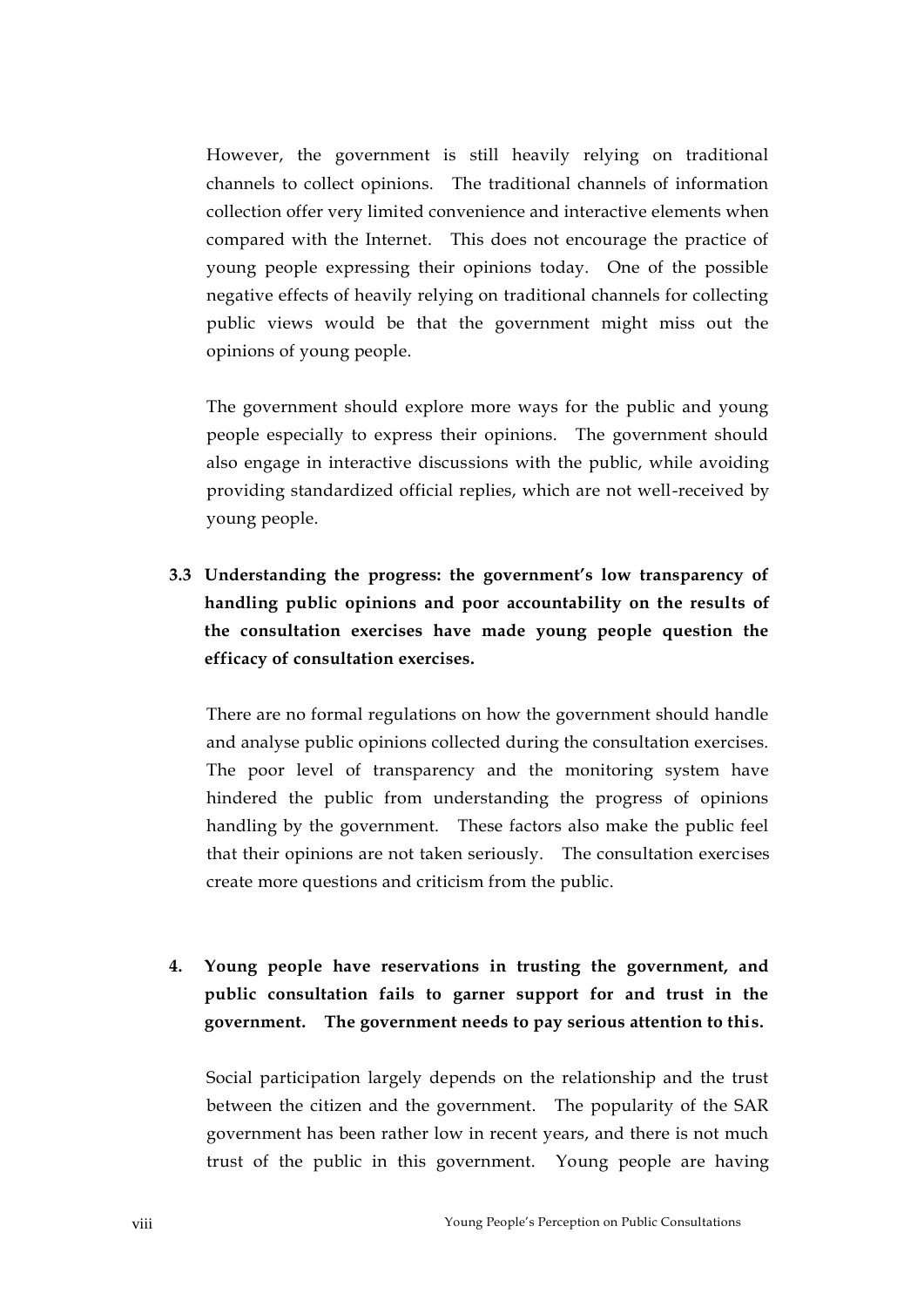reservations about the government's sincerity in launching consultation exercises. Mutual trust between the citizen and the government is a pivotal factor for a fruitful consultation exercise. If this is not present, a consultation would probably be a futile one, no matter how many opinion-expression channels are available, or no matter how frequent the consultation exercises are practiced.

#### **Recommendations**

This study proposes the following recommendations.

- **1. Reviewing the operation of public consultation exercises thoroughly, including the following:**
	- **(a) Reviewing the "Guidelines on Public Consultation" and making regular updates to these guidelines to meet the needs of the society as time goes on, in particular about the handling of public opinions;**
	- **(b) Reviewing the structure and composition of the Government's Advisory and Statutory Bodies such as the number and the duties of the committees, as well as the representativeness of the appointed members;**
	- **(c) Reviewing the function of the District Council in public consultation, and enhancing the role of the elected councillors so that they can exert more impact in policy-making.**
- **2. Setting up a one-stop consultation website, with the following functions:**
	- **(a) Providing comprehensive and precise information on consultations, including the consultation documents, summaries, explanations for related concepts, the progress of handling the opinions collected, and the statistical data;**